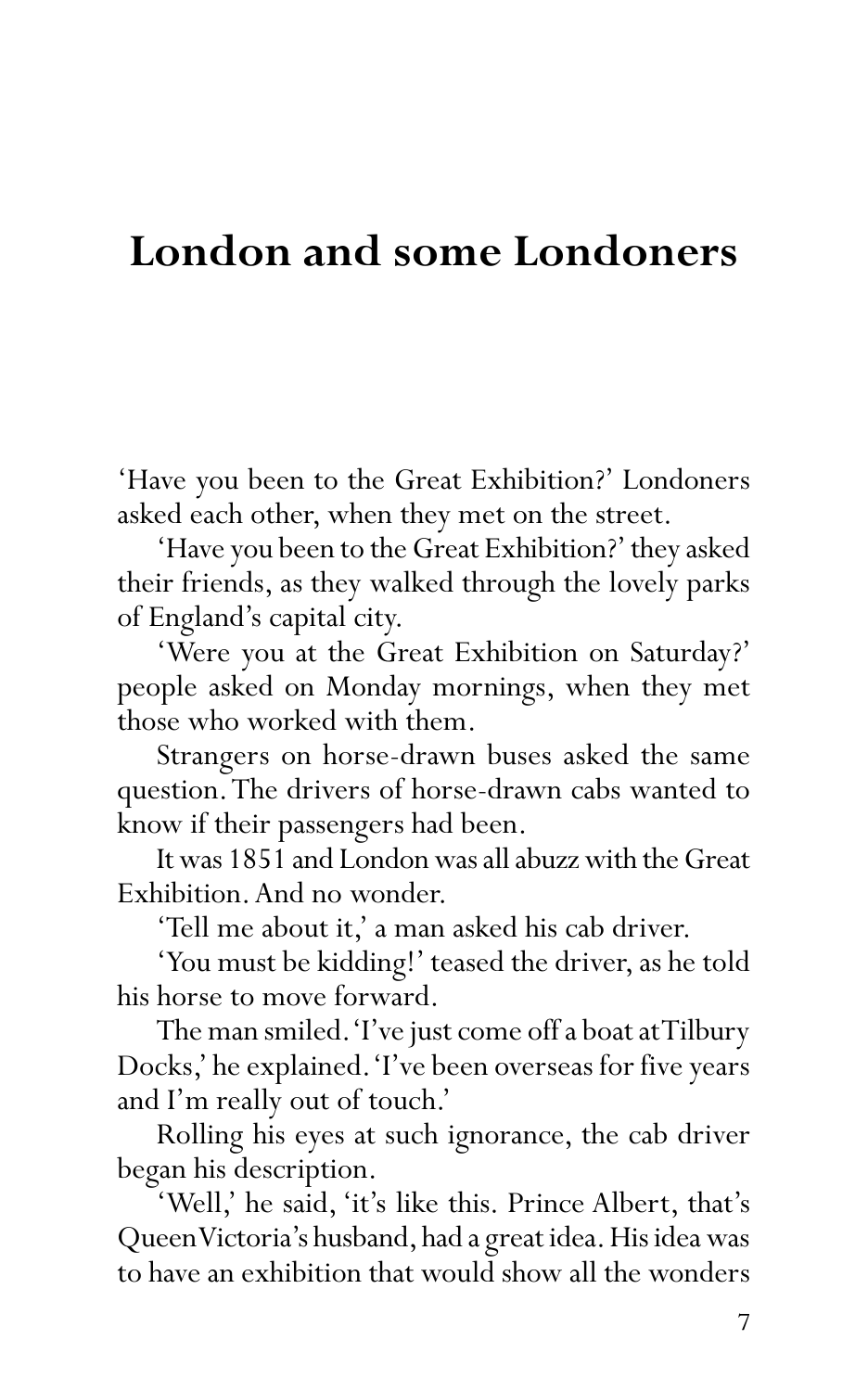of the British Empire in one place. And, as the British Empire is full of wonders, he had to build a huge palace to hold them all.'

'A palace?' the man looked puzzled. 'Do you mean a palace like Buckingham Palace, where Queen Victoria lives?'

The driver roared with laughter.

'No,' he told his fare. 'Buckingham Palace is built of stone but the Crystal Palace is built of cast iron and plate glass. That's why it's called the Crystal Palace. And if you want to see it for yourself, you'll have to go to Hyde Park.'

'Isn't all that glass dangerous?' worried the man.

'You would think so,' the cab driver agreed. 'But I suppose Prince Albert had the best brains in the Empire working for him. I've no doubt that it's safe.'

As they clip-clopped along the streets, the cab driver rattled off facts and figures that he'd stored in his mind for just such a customer as the one he was carrying to Bishopsgate.

'The Crystal Palace is 564 metres (1,851 feet) long and 39 metres (128 feet) high. It's made of 294,000 huge panes of glass attached to a cast iron skeleton. Some people thought that it would never stand up. But even when the great choir sang the Hallelujah Chorus at the opening of the Exhibition it stood as firm as if it was made of bricks and mortar. Mind you,' said the driver, 'I let it settle before I went to see it. I didn't want it to crash down on my head.'

The man in the cab was fascinated and wanted to know more. 'What's being exhibited in the Crystal Palace?' he asked.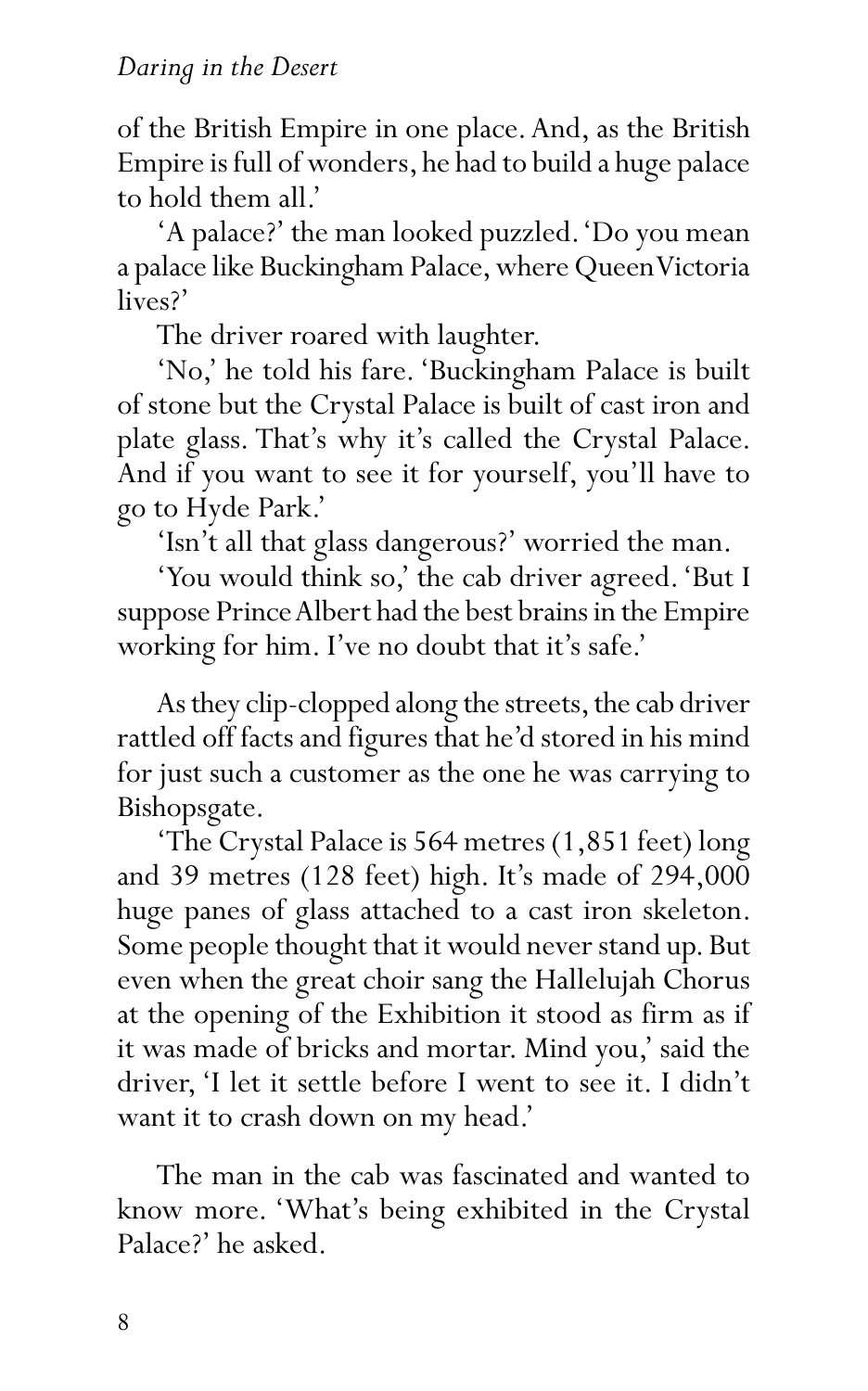'What's not!' laughed the cab driver. 'There are treasures from every corner of the Empire,' he said. 'They've even got the Koh-i-Noor, the world's biggest diamond!'

'You're kidding!'

'No, I'm not,' the driver insisted. 'There are weaving looms and kitchen equipment, huge displays showing how steel is made and jewels by the dozen. Stuff that's been dug up from history is on show, and inventions that belong far in the future too. There are over 100,000 things to see, I'm told. And I believe it. If you go, you'll see big things and little things, new things and ancient things. And wait till I tell you what ….'

There was a long silence as the driver held his fare in suspense.

'There are public closets where you can …' the cabman coughed rather than finish the sentence.

What he was trying to say was that there were public toilets in the Great Exhibition in London in 1851!

For six months people flocked to the Crystal Palace. At first only rich people could afford to go because entry cost £3 for men and £2 for women. That was a great deal of money in the middle of the 19<sup>th</sup> Century. But after a while it was reduced to one shilling (5p) each and that brought people in their thousands and then their millions.

Altogether six million people visited, and that was more than the population of the U.K. at that time. Of course, many people went more than once. And here's an interesting statistic – 827,280 people used the public toilets, and they had to pay a penny to do so! That's where the expression 'spend a penny' comes from.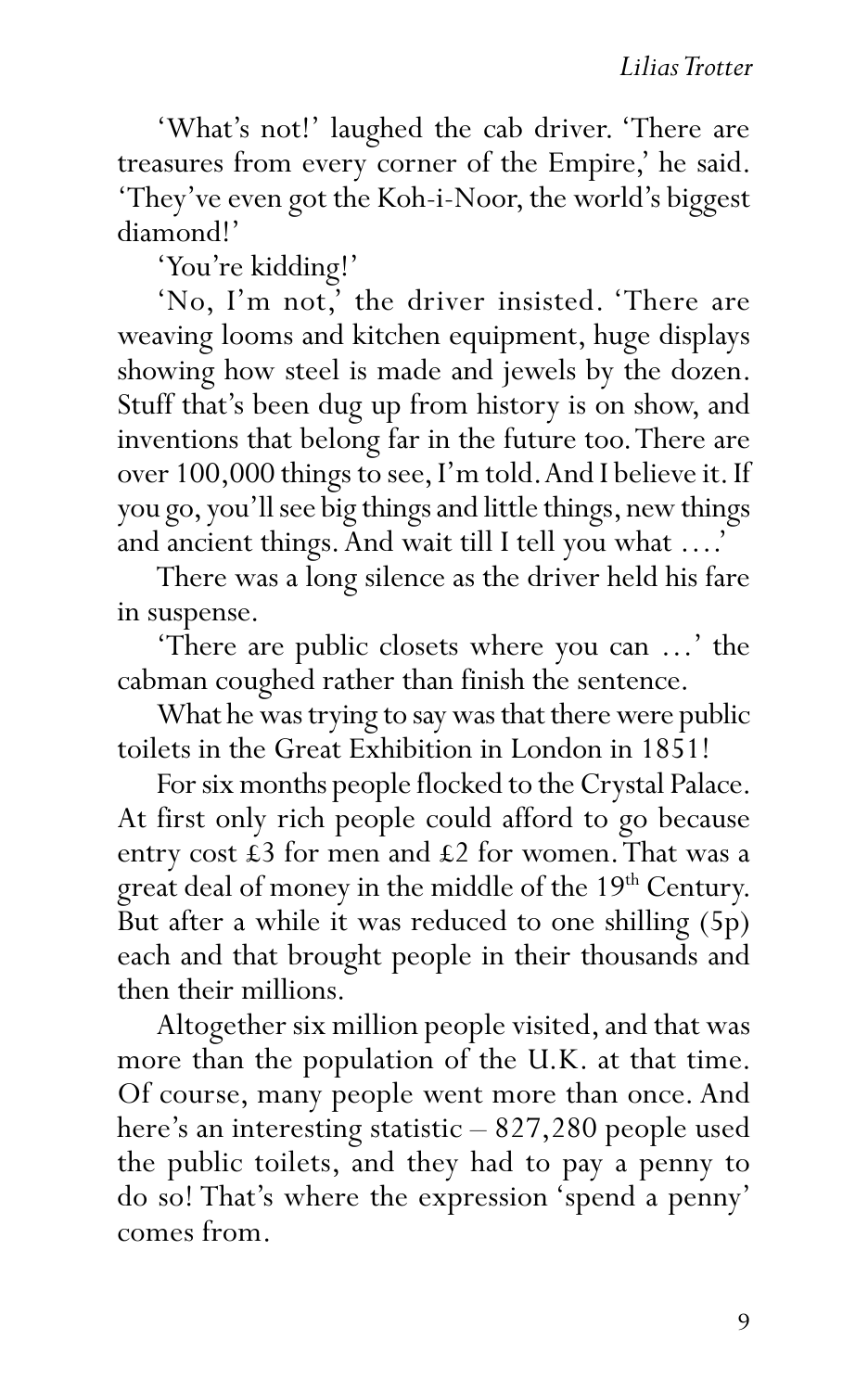When the Great Exhibition closed, the Crystal Palace was taken to pieces and much of it was carted through London to Sydenham Hill. A splendid but smaller exhibition centre was built there that was meant to last for many years rather than just six months. Building work began in 1852 and Sydenham Hill fairly swarmed with workmen for the next two years.

London was THE place to be in the early 1850s. The Great Exhibition had brought it to the notice of the whole wide world. Queen Victoria was young and lovely. Prince Albert was full of ideas for the city and the country. People were optimistic about the future and felt that it was good to be alive, and to be in London.

On 14<sup>th</sup> July, 1853 one London family was much more interested in what was happening inside their home than out in the city. They were the Trotters of Devonshire Place House, not far from another of London's famous green spaces, Regent's Park. For that day, in that very beautiful house, a baby girl was born. She was named Isabella Lilias Trotter and right from the beginning she was known as Lilias, or Lily.

'She's tiny,' whispered Emily, who was Lilias's sister, and the next oldest to her in age.

'She's cute,' Jaqueline giggled. She was the next one up.

Then Lilias's brothers came to see the new baby.

'She a girl,' announced ten-year-old Edward and twelve-year-old Henry.

The two oldest boys in the family, William and Coutts, were teenagers and they just smiled at the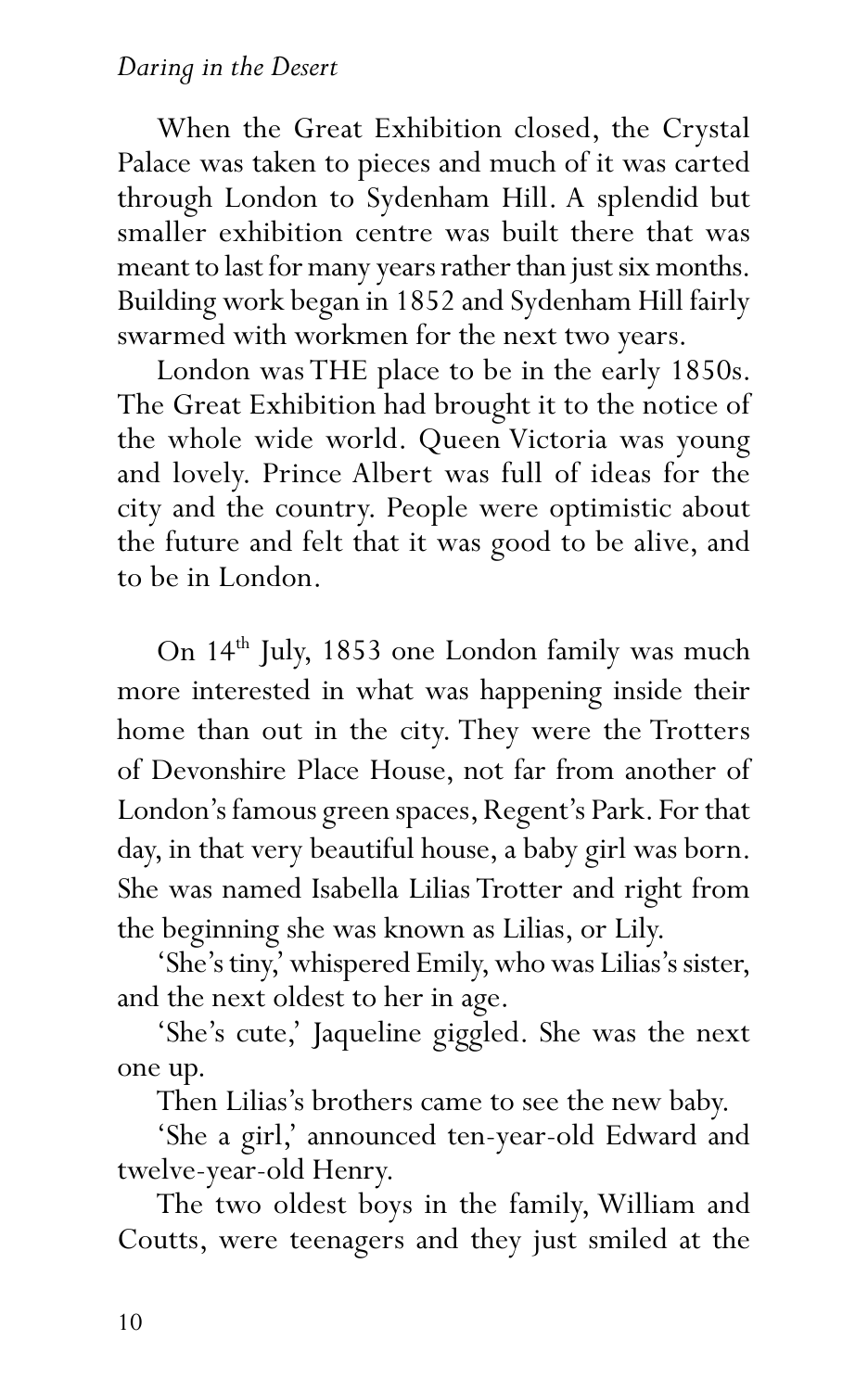new addition to their family and went back to what they were doing.

The Trotters were a very happy family, but it had not always been like that. Lilias's father had been married before and all the older children were born to his first wife. When she died the family went through a time of great sadness.

Two years later, Mr Trotter told William and Coutts, Edward and Henry that he was going to marry again and the boys wondered what kind of stepmother they would have. Their two little sisters were really too young to be worried. They needn't have been concerned for their father's new wife was a good and kind, loving and caring young woman – even if she didn't seem young to them! Lilias was her first baby and it was as though tiny Isabella Lilias Trotter cemented the family together.

'May we walk with the baby?' Jaqueline and Emily asked their nursemaid, when it came time for their afternoon outing, a month or two after Lilias was born.

'We'll have to ask Nanny,' they were told.

Nanny appeared in her uniform, the baby in her arms.

'The girls would like us to join your walk,' the nursemaid told her. 'May we do that?'

Nanny, who looked very serious but was good fun too, said that would be alright and they'd better go and get ready.

Getting ready to go out took a long time in the 1850s. The best dressed girls, and Jaqueline and Emily were among them, wouldn't go out the door without their hair brushed and their hats on, their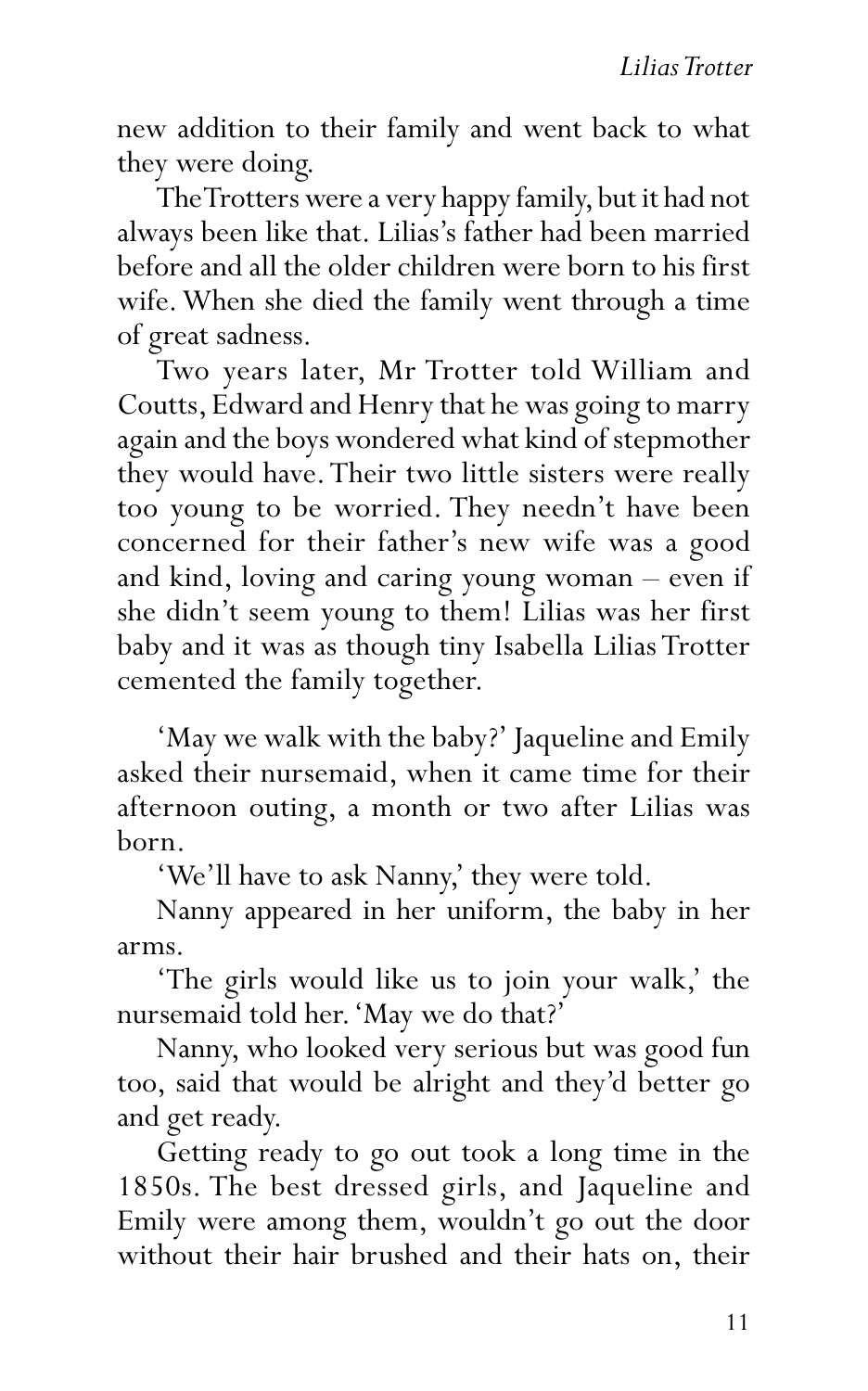## *Daring in the Desert*

dresses straightened and their boot buckles polished. And the baby? Lilias was tightly swaddled in a shawl and wrapped in a blanket even though it was warm outside. Her pram was high and more like the body of a small convertible car than a modern-day pram! Had a sailor seen them coming along the road, he might have thought that Nanny, Nursemaid, Jaqueline and Emily along with Lilias in her wonderful pram looked like stately galleons going out to sea!

The Trotters lived in a beautiful, and very expensive, area of London. Their part of the city was called Marylebone, which started life as a little village hundreds of years before. By the time Lilias was born the streets were lined with stylish Georgian houses, each with its own garden.

The houses were often built around squares with lovely gardens in the middle. It was a good place for children to live as Jaqueline and Emily discovered when they moved out of the care of nursemaids and into the kind and firm hands of their first governess.

Of course, having a governess meant spending most mornings in the schoolroom (yes, they had their own schoolroom!), but it also meant going to play in Regent's Park in the afternoons. The girls met their friends there and were able to run about freely – or as freely as their long frilly bloomers would allow!

As soon as Lilias was old enough, she and her sisters loved watching their father going off to work each day. And no wonder they liked watching for he went to work in a stagecoach. So there were horses to see and a friendly coachmen who always looked up and waved to them.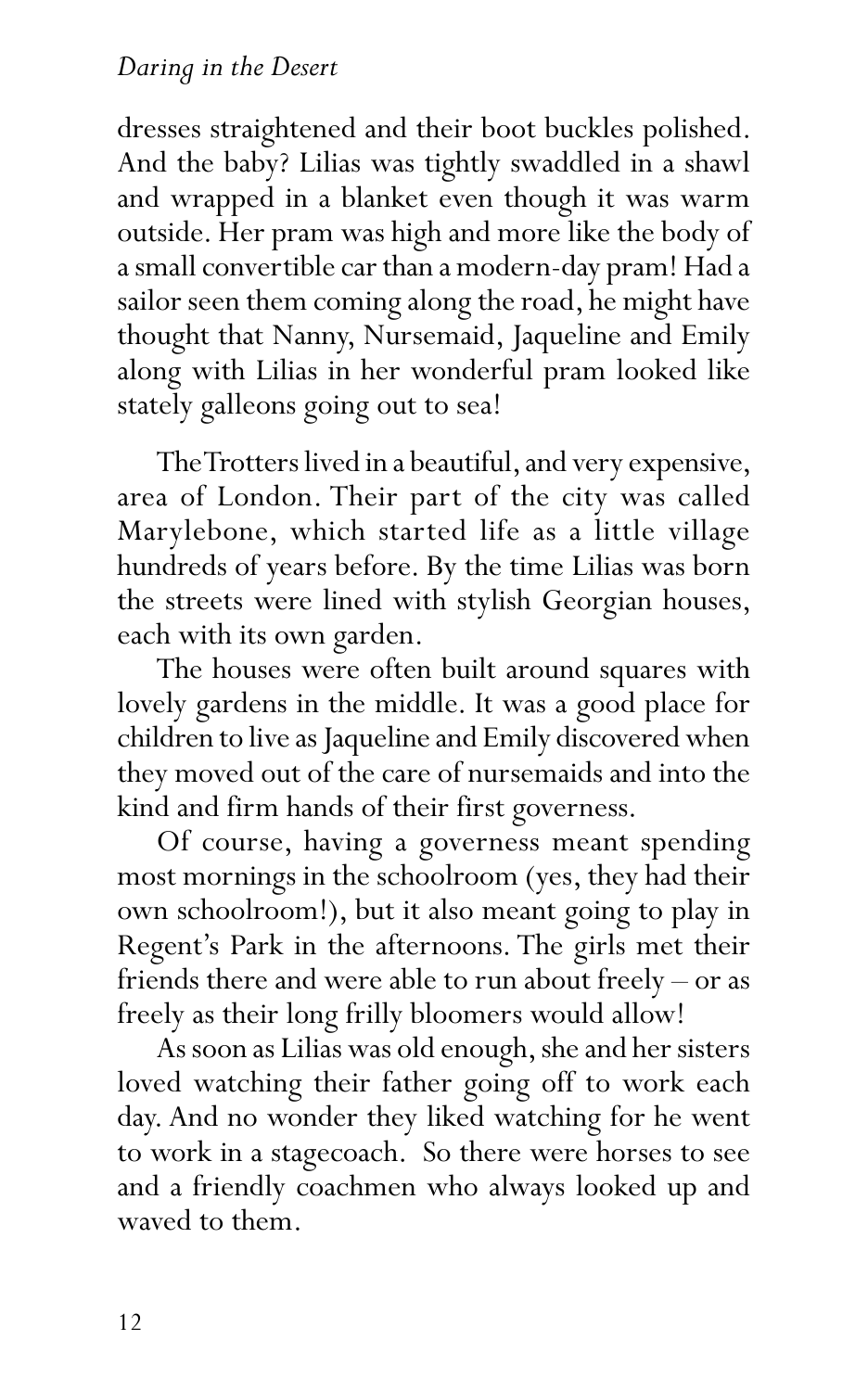\* \* \*

'Why can't we go to school like our brothers?' Lilias asked her governess, in the middle of a reading lesson one day. She was six years old.

William and Coutts, Edward and Henry all went to Harrow, one of the most famous schools in England.

'Young ladies don't go to school,' the governess said firmly.

'But I'd like to learn the kind of things that William and Coutts learn,' Lilias announced. 'I'd like to learn about science and mathematics and things like that.'

Her governess smiled. 'And I wonder what good learning science would do you. Young ladies have their own skills to learn, things that will help them to fit into society when they grow up.'

Lilias was suddenly interested, expecting these skills to be exciting.

'Well,' her governess said. 'As you'll meet many grand people from overseas when you're older, you have to learn some foreign languages. You need to be able to entertain guests, some of them very well-known and clever, and for that you need to learn about art and literature, about the theatre and music.'

'I like art,' Lilias agreed. But she wasn't convinced that learning to entertain even well-known and clever guests was ever going to be as exciting as science.

Lilias did like art and she was very good at both drawing and painting.

'Is that a starling?' asked Mrs Trotter one day, when she went into the schoolroom. She picked up Lilias's drawing pad and took it to the window to see it more clearly.